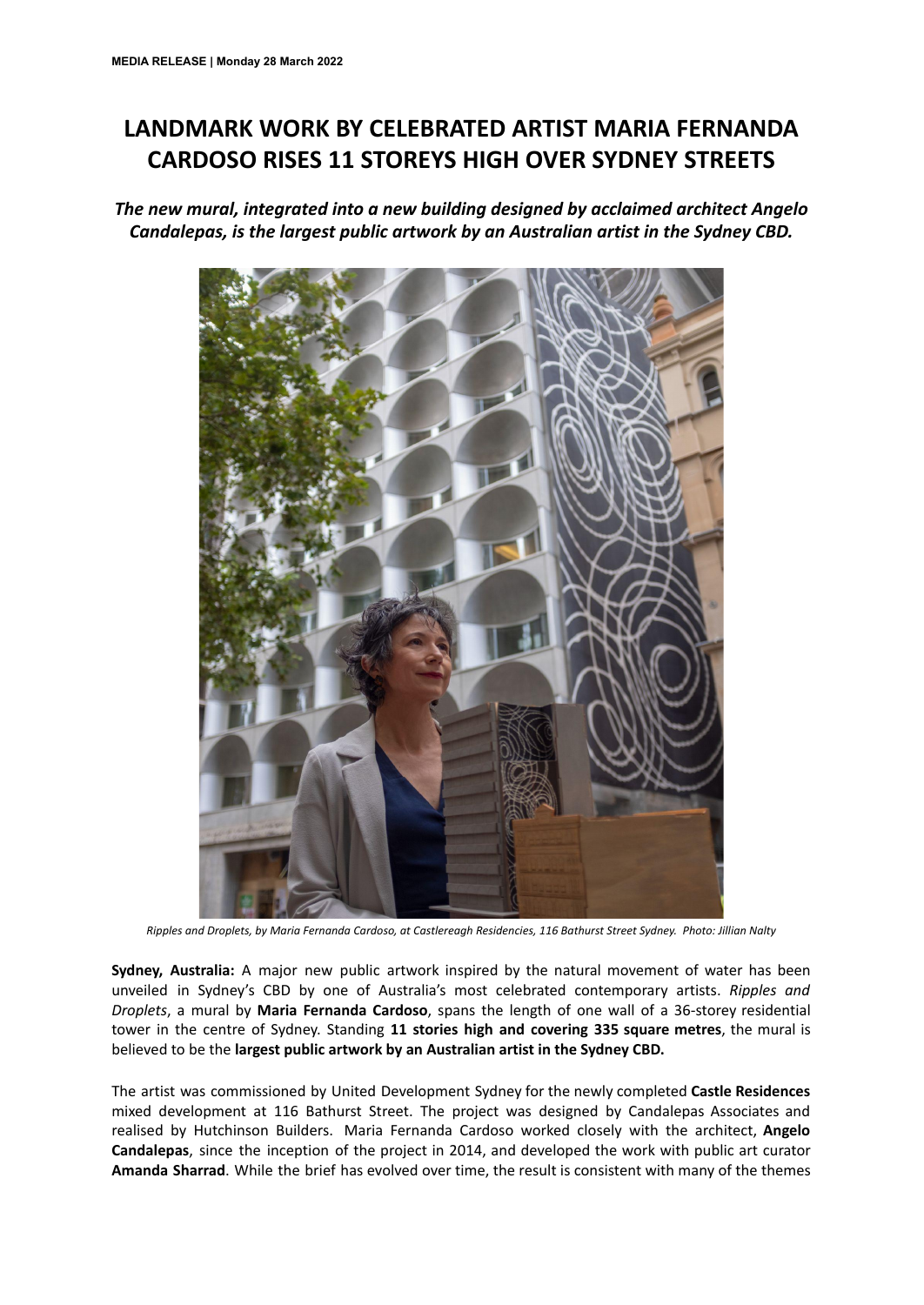that have guided her practice for decades. A design by the team led by Angelo Candalepas and Associates was last week revealed as the winning design for NGV Contemporary, the new contemporary art and design gallery in Melbourne.

Maria Fernanda Cardosos's design—concentric circles and spirals like ripples on a pond, also the silky thread of a spider web—reflects the broad direction of her creative career. The artist is fascinated by the natural geometry of the world, and this work has allowed her to magnify the sort of details that remain hidden from sight.

*Ripples and Droplets* can be seen on the north facing wall above the entrance lane that runs between the Castlereagh Street facade of **116 Bathurst Street** and the Porter House hotel beside it. The work is designed to be seen laterally, given most vantage points will be from across the street or from beneath.

The mural is part of a series called *Drawing Paintings, Painting Drawings.* The name refers to a technique invented by the artist that allows her to draw and paint simultaneously. Instead of a brush, she works with a container that dispenses paint through a small plastic tube and needle, which creates droplet effects as she draws lines across the surface.

Maria Fernanda Cardoso grew up in Colombia surrounded by architecture and design. The daughter of two architects, she spent eighteen months studying architecture herself before switching to art. She has since been celebrated as an artist worldwide—from Bogotá to New York, Venice to London—for her distinctive vision and her curiosity about the hidden wonders of the natural world.

The Castle Residences and hotel will open in late April. An exhibition by Maria Fernanda Cardoso, detailing the creative process behind *Ripples and Droplets*, will be available for viewing in the Porter House during this time.

Artist Maria Fernanda Cardoso said: "When I started to make public art, I just felt at such ease. I had prepared all my life for it. In a public space, scale is very important, because most things go unperceived. The scale makes them visible. The patterns are like ripples in water, and if you look closer, there are droplets. My concept from the beginning was about painting as a fluid. That is why it has ended up being *ripples and droplets."*

**Public art curator Amanda Sharrad said:** *"This artwork is a distinctive and exceptional landmark and Maria Fernanda Cardoso's most ambitiously scaled work to date. Cardoso delights in finding, revealing and celebrating beauty and magnificence in small and seemingly insignificant forms and forces of nature.* The biophilic design of this work calls to mind natural phenomena such as rain on a web, ripples on water, *growth rings of a tree—meticulously enlarged to the scale of the built environment. Changing fluidly* according to one's vantage point, drawing the eye in from the street and upwards from below, the fine *organic lines of white mineral paint contrast beautifully with the surrounding architectural order and urban colour, giving the artwork a quietly powerful presence."*

**Architect Angelo Candalepas said:** "*There is a need for artworks on buildings to reflect the intentions of* the architectural work, which is also art. We had wanted to add to the city something as strong as the *Josef Albers sculpture in Martin Place or Alexander Calder's in Australia Square—but with an Australian artist. Maria Fernanda Cardoso listened to the building's needs and understood that the work deferred to* the ancient idea of a circle in geometry, the sphere and the imperfection of pendulums in making these shapes. Her work reflects the tenuous nature of circles rather than their certainty, and in so doing it defers *to nature. It has been completed through contemporary technology to appear both uncertain and* permanent, at once of this time and absent of a time. It sits uneasily on microns off a concrete wall like *the constellation of a thousand spiders. She leaves behind a great message about optimism in geometry, about the human ability to offer something joyous, with the arches of Castlereagh Street finding their source in this mirroring of nature."*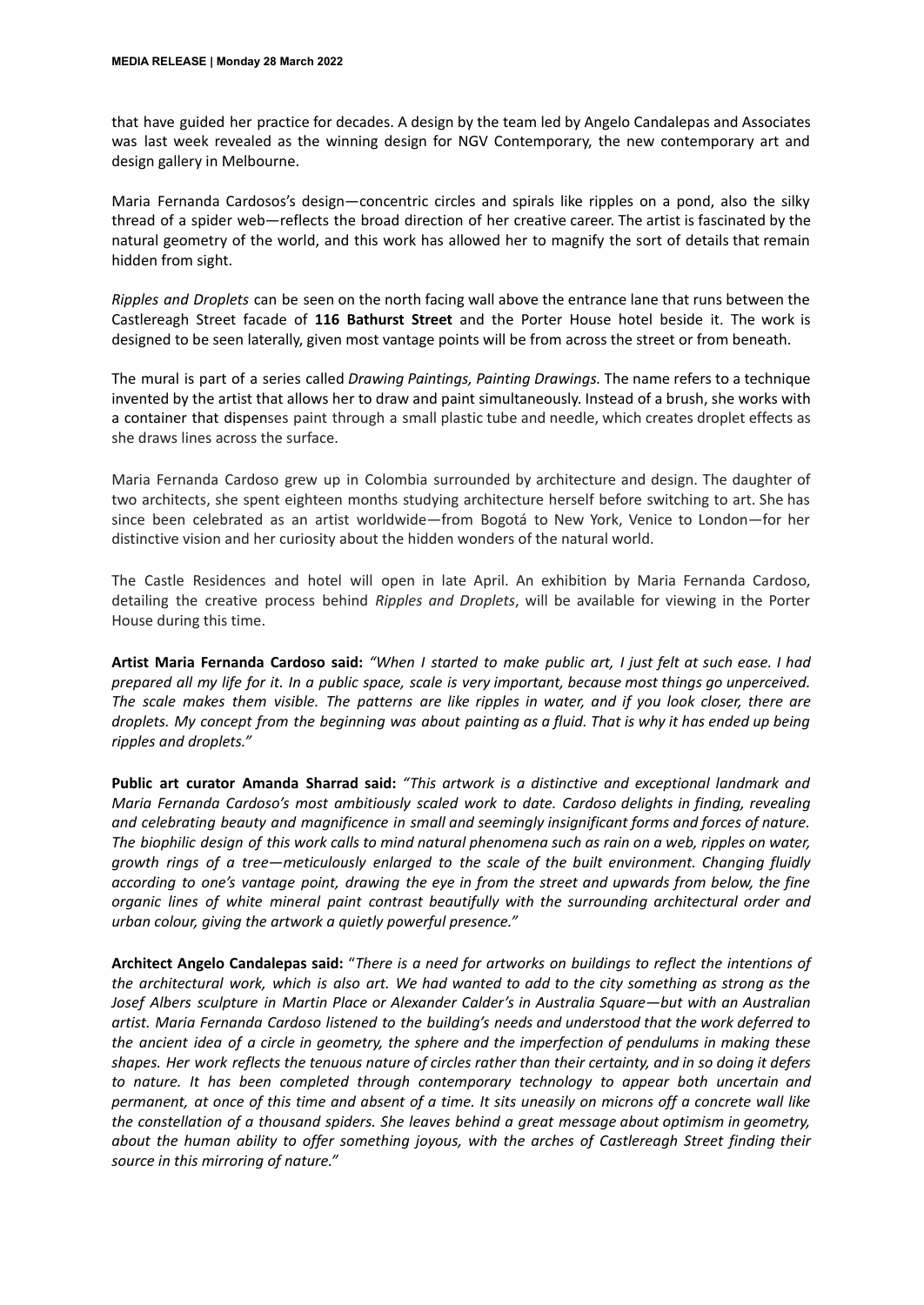**Hutchinson Project Manager Timothy Ferguson said:** *"Hutchinson has worked closely with Maria-Fernanda Cardoso and Amanda Sharrad to bring to life the artist's vision, which is nestled off the side face of the 11-storey hotel facade under the main building's cantilever. It has been challenging and* rewarding to create and project this piece of art on such a large scale and to a detail that mimics the *artist's original concepts."*

## **ACKNOWLEDGEMENTS:**

Traditional Owners: The traditional custodians of this land are the Gadigal people of the Eora Nation Artist: Maria Fernanda Cardoso Artwork title: *Ripples and Droplets* Date installed: March 2022 Location: 116 Bathurst Street, Sydney Commissioner: United Development Sydney / Hutchinson Builders Architects: Candalepas Associates, Angelo Candalepas Public Art Curator: Amanda Sharrad

*- Ends -*

**MEDIA CONTACTS:** To request artist interviews or press imagery please contact Articulate: Ashleigh Wilson, [ashleigh@articulatepr.com.au,](mailto:ashleigh@articulatepr.com.au) 0402 217 613 or Kym Elphinstone, [kym@articulatepr.com.au](mailto:kym@articulatepr.com.au), 0421 106 139.

**IMAGES:** A selection of high res images of the project, including artist portraits, can be accessed in this Dropbox [link.](https://www.dropbox.com/sh/fefyggciryl2kw4/AAC4O3-GGLb78WCCyhM00Nnca?dl=0)

**VIDEO:** A new video interview with Maria Fernanda Cardoso, exploring *Ripples and Droplets* in the context of her broader artistic career, can be accessed [here](https://vimeo.com/673476925/79f608190d).

**ABOUT MARIA FERNANDA CARDOSO**: Maria Fernanda Cardoso is a leading Colombian Australian contemporary artist who lives and works in Sydney. Her pioneering and multidisciplinary career spans more than three decades, 32 countries, 46 solo shows, hundreds of group shows, public art commissions and live performances. The daughter of two architects, she spent eighteen months studying architecture herself before switching to art. She left Colombia at the age of 24 to study in the United States, obtaining a master's degree in sculpture at Yale in 1990. Her artworks have been acquired by the Tate Modern and other major collections in the United States, Europe and Latin America. She has exhibited at prestigious institutions around the world including the Centre Georges Pompidou in Paris, the Museum of Modern Art in New York, the Centro Reina Sofia in Madrid and the Museum of Contemporary Art, Sydney. She represented Colombia for the Venice Biennale in 2002 and Australia at the Sydney Biennale 2012. She was recipient of the Australia Council for the Arts' prestigious Creative Australia Fellowship in 2014 and won first prize at the first Bogota Biennale in 1990. One of her best-known works, *The Cardoso Flea Circus*, was a sensation at the Sydney Festival and later entered the collection of Tate Modern. Recent public art projects include *While I Live I Will Grow* (2018) commissioned by the City of Sydney, *Sandstone Pollen* (2016) Darling Harbour, commissioned by Lend Lease, and *Velvet Water* (2014), commissioned by Wollongong Central.

**ABOUT THE CASTLE RESIDENCES**: Construction of the 36-storey tower began in late 2018 and includes the sensitive refurbishment of the 142-year-old heritage-listed Porter House next door. Located on Sydney's busy Bathurst and Castlereagh Streets, the project brings together high-end apartments with boutique luxury hotel services and amenities—a distinctive offering in the Australian market. Sitting above an eight-level basement, Castle Residences will be home to 131 stunning apartments. The stand-out façade boasts beautifully crafted off form concrete domes on the lower floors that perfectly complement the repetitive moulded sandstone veneer of Porter House. Beyond level 11 it will cantilever 12m off the side